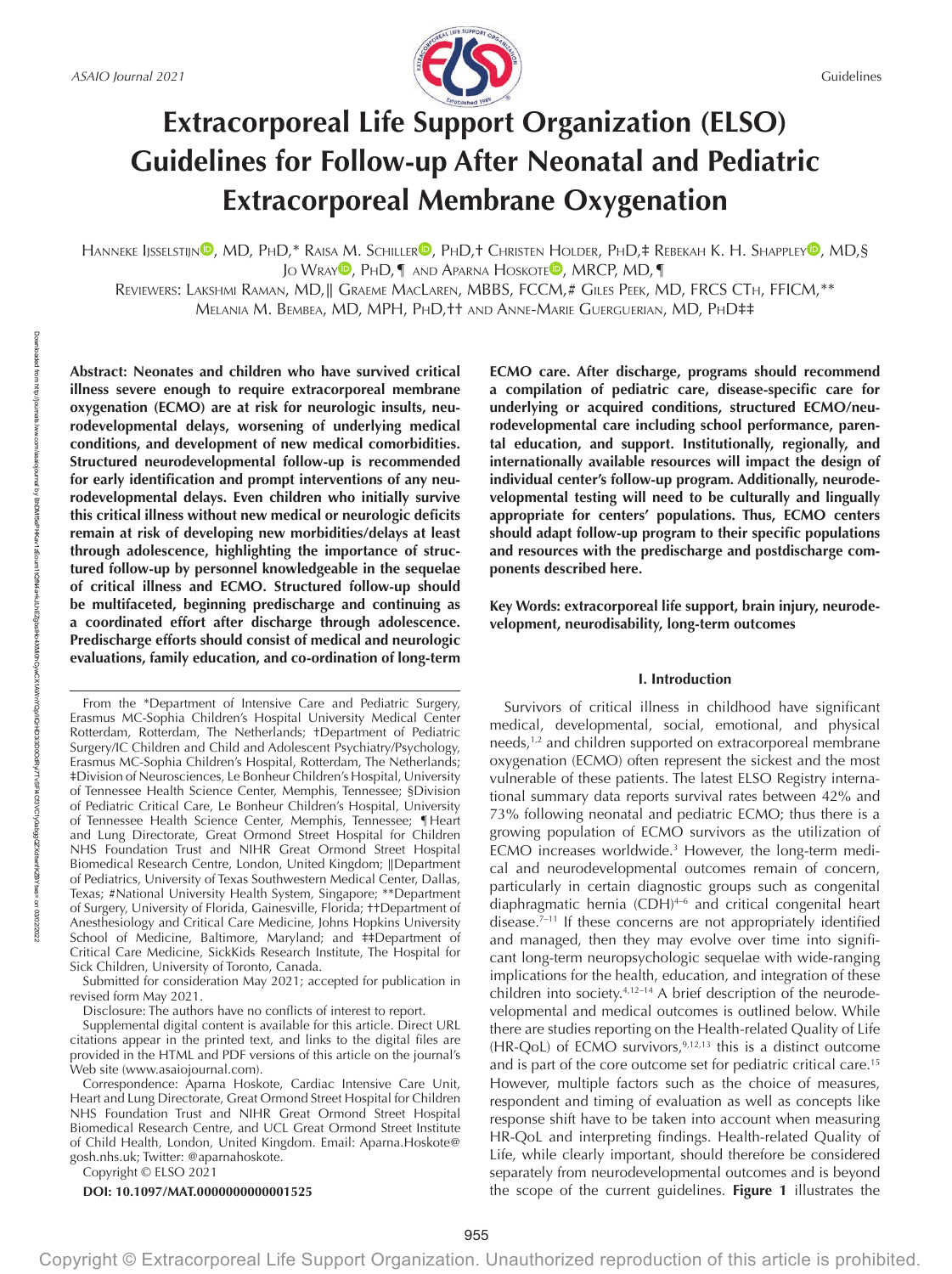### 956 **IJSSELSTIJN** *ET AL***.**



Figure 1. Flowchart for long-term follow-up of ECMO survivors. The above is a reference guide for best practice on current available experience. Neuromonitoring, neuroprotection<sup>16,17</sup> and neurodevelopmental follow-up—all are key components to ensure optimum neurologic outcomes for ECMO survivors. See Table 1 for domains that should be covered in follow-up of ECMO survivors. We recommend that the first assessment be done soon within the first 3–6 months after hospital discharge. Please see Table 2 for the age-specific recommendations for further follow-up which should be sequential with longitudinal follow-up until adolescence. There will be local variations within different countries which will influence the pathway and should be considered by individual ECMO center. CFAM, cerebral function analysis monitor; CT, computed tomography; ECMO, extracorporeal membrane oxygenation; EEG, electroencephalogram; MRI, magnetic resonance imaging; RF, risk factor; USS, ultrasound scan.

spectrum of neurologic monitoring and follow-up recommendations during and after ECMO.

#### *A. Outcomes After Neonatal ECMO*

Most of the data on long-term outcomes after neonatal ECMO has become available from a nationwide prospective followup program in The Netherlands.4,18–21 This longitudinal program offered to all survivors of neonatal or pediatric ECMO has provided data on medical and neurodevelopmental outcomes that have informed subsequent interventional studies and neuropsychologic research. A recent overview of the long-term outcomes of neonates treated with ECMO for respiratory failure has been described in Chapter 17 of the *ELSO Red Book*, Edition 5, 2017.<sup>22</sup> The severity of critical illness and the underlying disease which resulted in cardiorespiratory failure and the need for ECMO are the primary determinants of adverse long-term outcomes. An update on the current knowledge obtained during objective and standardized assessments after neonatal ECMO is provided here and the potential risk factors for impaired outcome following neonatal ECMO are outlined in **Table 1**.

**Neurodevelopmental outcomes.** It has become increasingly evident that approximately 25% of neonatal ECMO survivors will have neuropsychologic deficits that may have potential impact on academic performance in later life.37,40–43 Serial longitudinal measurements of cognition at 2, 5, and 8 years in 178 neonatal ECMO survivors from the national Dutch cohort have shown that intelligence is stable over time. However, those who later went on to need special educational support were identified to have had lower IQ scores at 2 years of age, and had

performed poorly on selective attention tasks at 8 years of age.<sup>37</sup> Thus, the longitudinal data indicate that the measurement of IQ alone at preschool age is insufficient to predict academic performance at school age, and that neuropsychologic assessments are necessary to identify more complex problems. Furthermore, recent studies confirm that children who have survived critical illness in the neonatal period have sustained attention deficits, verbal problems, and visuospatial memory deficits that correlate with reduced hippocampal volumes and impaired global white matter microstructure.<sup>38,44</sup> This may explain the high proportion of ECMO survivors (up to 40%) that need educational support at school.4,14

**Medical outcomes.** The data on the long-term medical outcomes of neonatal ECMO survivors is limited. Published data are primarily available from the UK Collaborative Randomised Trial of Neonatal ECMO<sup>45-49</sup> and The Netherlands multidisciplinary longitudinal follow-up program.4,19,24,50,51 Physical growth is typically normal, except when considering lung function. Longitudinal measurements indicate that there is mild airflow obstruction, which is stable through adolescence; however, this may be more impaired in certain disease-specific conditions such as CDH.<sup>51</sup> Exercise endurance may range from normal to decreased. Longitudinal assessments of children in the Dutch follow-up program have shown that the percentage of ECMO survivors with reduced exercise tolerance increased from  $7\%$  at 5 years to 35% at 12 years.<sup>26</sup> Neonatal ECMO survivors with acute kidney injury have increased risk for signs of chronic kidney disease by 8 years of age, evidenced by proteinuria or hypertension.<sup>52</sup> Hearing loss is frequent. Early ECMO survivor data have reported that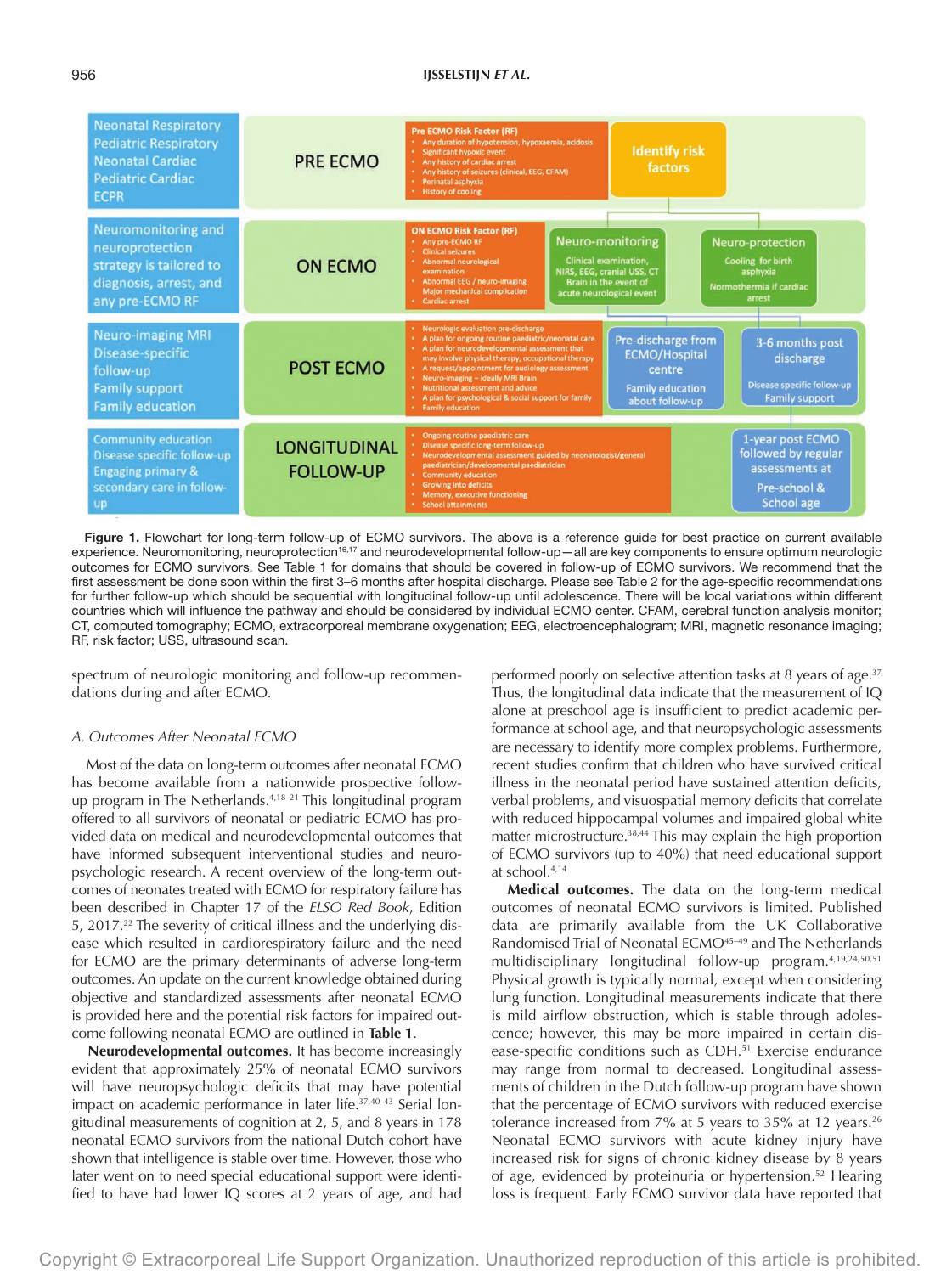#### Table 1. Potential Determinants of Impaired Outcome Following Neonatal ECMO

| Outcome Parameter                    | <b>Risk Factor for Poor Outcome</b>                                                                                                                                                                                                                                                                                                     |  |  |
|--------------------------------------|-----------------------------------------------------------------------------------------------------------------------------------------------------------------------------------------------------------------------------------------------------------------------------------------------------------------------------------------|--|--|
| Lung function/airflow<br>obstruction | Diagnosis of RDS, <sup>23</sup> diagnosis of CDH, <sup>24</sup><br>prolonged duration ECMO, <sup>23,25</sup> chronic<br>lung disease <sup>25</sup>                                                                                                                                                                                      |  |  |
| Exercise capacity<br>Physical growth | No significant determinants reported <sup>26</sup><br>Diagnosis of CDH <sup>27,28</sup>                                                                                                                                                                                                                                                 |  |  |
| Sensorineural<br>hearing loss        | Diagnosis of CDH, <sup>29</sup> prolonged duration<br>ventilation, *30,31 prolonged duration<br>ECMO, <sup>29</sup> sepsis/bacterial meningitis,*30-32<br>administration of aminoglycosides, <sup>29</sup><br>severe birth asphyxia,*31,32 intracranial<br>abnormalities,* <sup>32</sup> clinical seizures<br>before ECMO <sup>33</sup> |  |  |
| Motor function<br>development        | Chronic lung disease, <sup>34</sup> intracranial<br>abnormalities, <sup>34</sup> feelings of social<br>competence, 35 sports participation, 35<br>diagnosis of CDH, <sup>34</sup> duration of<br>hospitalization <sup>36</sup>                                                                                                          |  |  |
| Intelligence                         | Low maternal education level, <sup>37</sup> diagnosis<br>of CDH, <sup>37</sup> duration of hospitalization <sup>36</sup>                                                                                                                                                                                                                |  |  |
| Neuropsychologic<br>outcome          | Highest mean airway pressure before<br>ECMO, <sup>18</sup> structural brain abnormalities, 38,39<br>maximum vaso-inotropic score, 40<br>chromosomal abnormality, <sup>10</sup> acute<br>neurologic event on ECMO, <sup>41</sup> time to<br>lactate clearance <sup>10</sup>                                                              |  |  |
| Behavior                             | Need for extra help at school <sup>18</sup>                                                                                                                                                                                                                                                                                             |  |  |

'Not specific for ECMO-treatment but for neonatal intensive care treatment.

CDH, congenital diaphragmatic hernia; ECMO, extracorporeal membrane oxygenation; RDS, respiratory distress syndrome.

Adapted from *Semin Perinatol* 38: 114–121, 2014.4

the incidence of sensorineural hearing loss ranged from 3% to  $25\%$ ,<sup>29,53</sup> and that it could even manifest as late as  $9-13$ years of age, despite having previously tested as normal.<sup>33</sup> However, more recent literature indicate that the incidence of hearing loss is lower than that reported in earlier studies. Nevertheless, the ease and low cost of audiology evaluation favors its utilization, particularly considering the significant impact of hearing loss on speech development.<sup>54</sup> Although most ECMO survivors grow and develop normally, many have significant medical risks or burdens that increase as they get older. Careful monitoring may allow early intervention for these varied outcomes across functional domains.

## *B. Outcomes After Pediatric ECMO*

As indicated in Chapter 25 of the *ELSO Red Book*, Edition 5 (pp. 299–300), the long-term pulmonary, cognitive, or neurodevelopmental outcome data are lacking in children supported on ECMO for acute respiratory failure at an older age beyond the neonatal period.<sup>22</sup> With increasing cumulative experience with pediatric respiratory ECMO, increasingly more complex children with significant comorbid conditions are being supported.<sup>55</sup> Jen and Shew<sup>56</sup> reported that in a cohort of 88 non-neonatal ECMO survivors, 56 (63%) were followed up to a median interval of 3.7 years: of these survivors, up to 62% (excluding those with congenital heart disease) had readmissions (34% for respiratory reasons), and 16% had neurologically debilitating conditions such as epilepsy (7%) and developmental delay (9%). The heterogeneity of the population may explain in part the limited reported data in this group of patients.

## *C. Outcomes After Cardiac ECMO*

A recent overview of long-term outcomes in ECMO-treated children with cardiovascular disease has been described in Chapter 35 of the *ELSO Red Book*, Edition 5, 2017.57 Given that central nervous system complications on ECMO are reported with the use of extracorporeal-cardiopulmonary resuscitation (ECPR), venoarterial support, severe metabolic acidosis and need for inotropes, use of ventricular assist devices, neurologic complications are inherently more likely in children with cardiovascular disease. A significant proportion (20–73%) of children with cardiovascular disease supported on ECMO have longterm neurodevelopmental issues with a high long-term mortality rate.7,8,11,58,59 The neurodevelopmental problems described in this population vary across different domains including cognitive function, academic achievement, language, visual perception, attention, executive functioning, gross and fine motor function, and psychosocial maladjustment.<sup>60</sup> The extent of these neurodevelopmental deficits is dependent on the underlying cardiac condition, presence of associated genetic syndromes, age at the time of ECMO exposure, indication for ECMO, any associated cardiac arrest, and any neurologic morbidity experienced on ECMO. An awareness and acknowledgement of the neurodevelopmental issues in children with congenital heart disease has led to publication of a scientific statement from the American Heart Association on surveillance, screening and follow-up for children with cardiac disease.<sup>61</sup>

## *D. Outcomes After ECPR*

The children supported on ECPR represent a unique subset of ECMO survivors who may have a higher incidence of neurologic complications on ECMO and subsequently develop significant neurodevelopmental sequelae. An ELSO Registry-based study on ECPR outcomes, which predominantly reflects cardiac patients, reported a high incidence (22%) of acute neurologic complications on ECMO.<sup>62</sup> As a secondary analysis of hypothermia after cardiac arrest, Meert *et al.* reported the 1 year survival, and neurobehavioral outcome using Vineland Adaptive Behavior Scales [VABS], Second Edition) at baseline and at 1 year follow-up in survivors of ECPR for in-hospital arrest. Although comparing baseline VABS score with the 1 year score, they found that one-third (30.5%) had VABS ≥70 points (good neurobehavioral outcome) while it was decreased by ≤15 points in 22.1%. Importantly, many cardiac ECMO outcome studies include a significant proportion of children supported as ECPR and this may impact on the overall neurodevelopmental outcome findings.<sup>7,43,58,63</sup>

#### **II. Recommendations for follow-up for all types of ECMO**

**Table 2** illustrates the multidisciplinary follow-up needed for these patients.

**A. Long-term follow-up should be offered as "standard of care" in a structured and standardized approach, permitting the evaluation of outcome data and effectiveness of interventions as well as facilitating multi-center collaborations.**<sup>64</sup>**,**<sup>65</sup>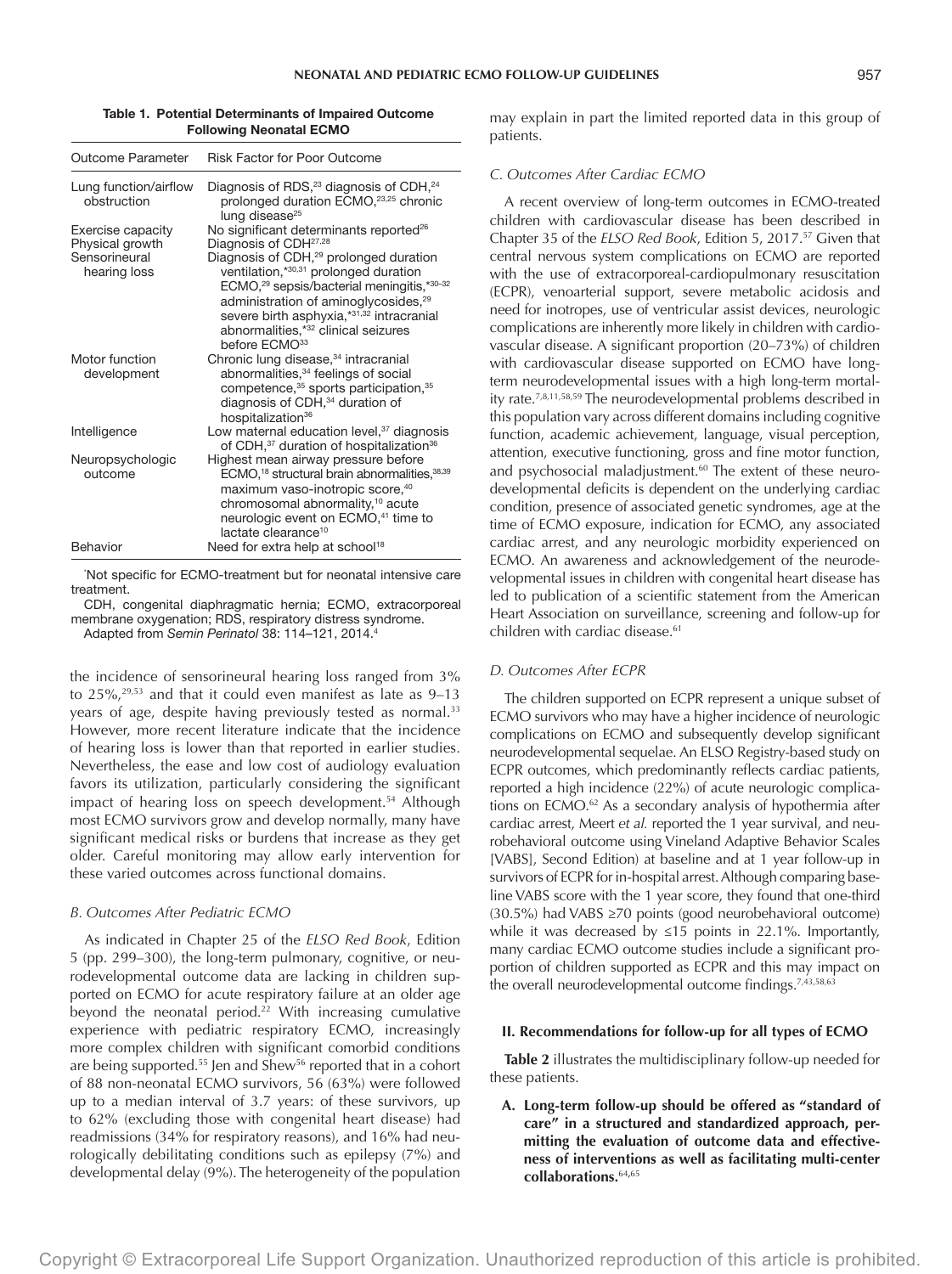|                                             | Domains of Interest                                                                           | Assessments and Tests                                                                | Action/Intervention                                                                                      |
|---------------------------------------------|-----------------------------------------------------------------------------------------------|--------------------------------------------------------------------------------------|----------------------------------------------------------------------------------------------------------|
| Infancy<br>Growth<br>$0-2$ years<br>Hearing | Kidney function                                                                               | Anthropometric measurements<br>Hypertension, urinary                                 | Referral to dietician<br>Referral to nephrologist (CKD)                                                  |
|                                             | Neurologic assessment<br>including imaging                                                    | protein-to-creatinine ratio<br><b>Auditory tests</b><br><b>MRI</b> brain             | Early referral to audiology<br>Early referral to general<br>pediatrician/neurologist/<br>ophthalmologist |
|                                             | Cognitive development                                                                         | Age-appropriate locally available<br>formal neuropsychologic test*                   | Early referral to child<br>development center/<br>neurorehabilitation center                             |
|                                             | Motor development                                                                             | Age-appropriate locally available<br>formal developmental test*                      | Referral to physical therapist                                                                           |
| Preschool age<br>2-5 years                  |                                                                                               |                                                                                      |                                                                                                          |
|                                             | Growth (mainly CDH)<br>Kidney function                                                        | Anthropometric measurements<br>Hypertension, urinary protein-to-<br>creatinine ratio | Referral to dietician<br>Referral to nephrologist (CKD)                                                  |
|                                             | Neurocognitive assessment                                                                     | Age-appropriate locally available<br>formal neuropsychologic test*                   | Referral to Child Development<br>Center or                                                               |
|                                             | Language development                                                                          | Age-appropriate locally available<br>formal developmental test*                      | Neurorehabilitation Center<br>Hearing assessment and<br>referral to speech-language<br>pathologist       |
|                                             | Motor development                                                                             | Age-appropriate locally available<br>formal developmental test*                      | Referral to physical therapist                                                                           |
| School age                                  |                                                                                               |                                                                                      |                                                                                                          |
| $\geq 6$ years                              | Growth (mainly CDH)                                                                           | Anthropometric measurements                                                          | Referral to dietician                                                                                    |
|                                             | Kidney function                                                                               | Hypertension, urinary protein-to-<br>creatinine ratio                                | Referral to nephrologist (CKD)                                                                           |
|                                             | Lung function (mainly CDH)                                                                    | Spirometry                                                                           | Evaluate reversibility of airflow<br>obstruction                                                         |
|                                             | Motor development                                                                             | Age-appropriate locally available                                                    | Referral to physical therapist                                                                           |
|                                             | Maximal exercise capacity                                                                     | formal motor function test*                                                          | Sports participation and/or<br>exercise training                                                         |
|                                             | Neuropsychologic assessment                                                                   | Age-appropriate locally available<br>formal neuropsychologic test*                   | Referral to early school support                                                                         |
|                                             | Intelligence (only once in follow-up)                                                         | Age-appropriate locally available<br>formal neuropsychologic test*                   | Referral to cognitive rehabilitation<br>for acquired brain injury                                        |
|                                             | Memory/attention/concentration/information<br>processing                                      | Age-appropriate locally available<br>formal neuropsychologic test*                   | Referral to cognitive<br>rehabilitation                                                                  |
|                                             | Behavior: Hyperactivity                                                                       | Age-appropriate locally available                                                    | Referral to behavioral therapist/                                                                        |
|                                             | Somatic problems                                                                              | formal neuropsychologic test*                                                        | psychologist                                                                                             |
| Adolescence<br>>12 years                    |                                                                                               |                                                                                      |                                                                                                          |
|                                             | Growth (mainly CDH)                                                                           | Anthropometric measurements                                                          | Referral to dietician                                                                                    |
|                                             | Kidney function                                                                               | Hypertension, urinary protein-to-<br>creatinine ratio                                | Referral to nephrologist (CKD)                                                                           |
|                                             | Maximal exercise capacity                                                                     | Age-appropriate locally available<br>formal test*                                    | Sports participation/exercise<br>training                                                                |
|                                             | Neuropsychologic assessment                                                                   | Age-appropriate locally available<br>formal neuropsychologic test*                   | Referral to school support                                                                               |
|                                             | Memory/attention/concentration/information                                                    | Age-appropriate locally available<br>formal neuropsychologic test*                   | Referral to cognitive<br>rehabilitation                                                                  |
|                                             | processing<br>Behavior: hyperactivity/depressed feelings/<br>social problems/somatic problems | Age-appropriate locally available<br>formal neuropsychologic test*                   | Referral to behavioral<br>therapist/psychologist<br>Career support/ choice of<br>profession              |

## Table 2. Recommendations and Relevance of Long-Term follow-Up After (Neonatal) Extracorporeal Membrane Oxygenation

\*For assessments of neurodevelopment, behavior, lung function and exercise capacity, it is preferable to use culturally appropriate and locally available tests with age-appropriate references. When possible, internationally validated testing is preferred to facilitate interpretation and future collaboration.

CDH, congenital diaphragmatic hernia; CKD, chronic kidney disease. Adapted from *Semin Perinatol* 38:114–121, 2014.4

B. Recommendations for follow-up depend on the primary diagnosis, the nature and extent of the underlying disease, the indication for ECMO, presence of neurologic comorbidity, and other medical co-morbidities.

## **C. Discharge planning**

**Before discharge from ECMO center.** The process for structured ECMO follow-up begins before the child is discharged from the ECMO center, and in ideal circumstances must be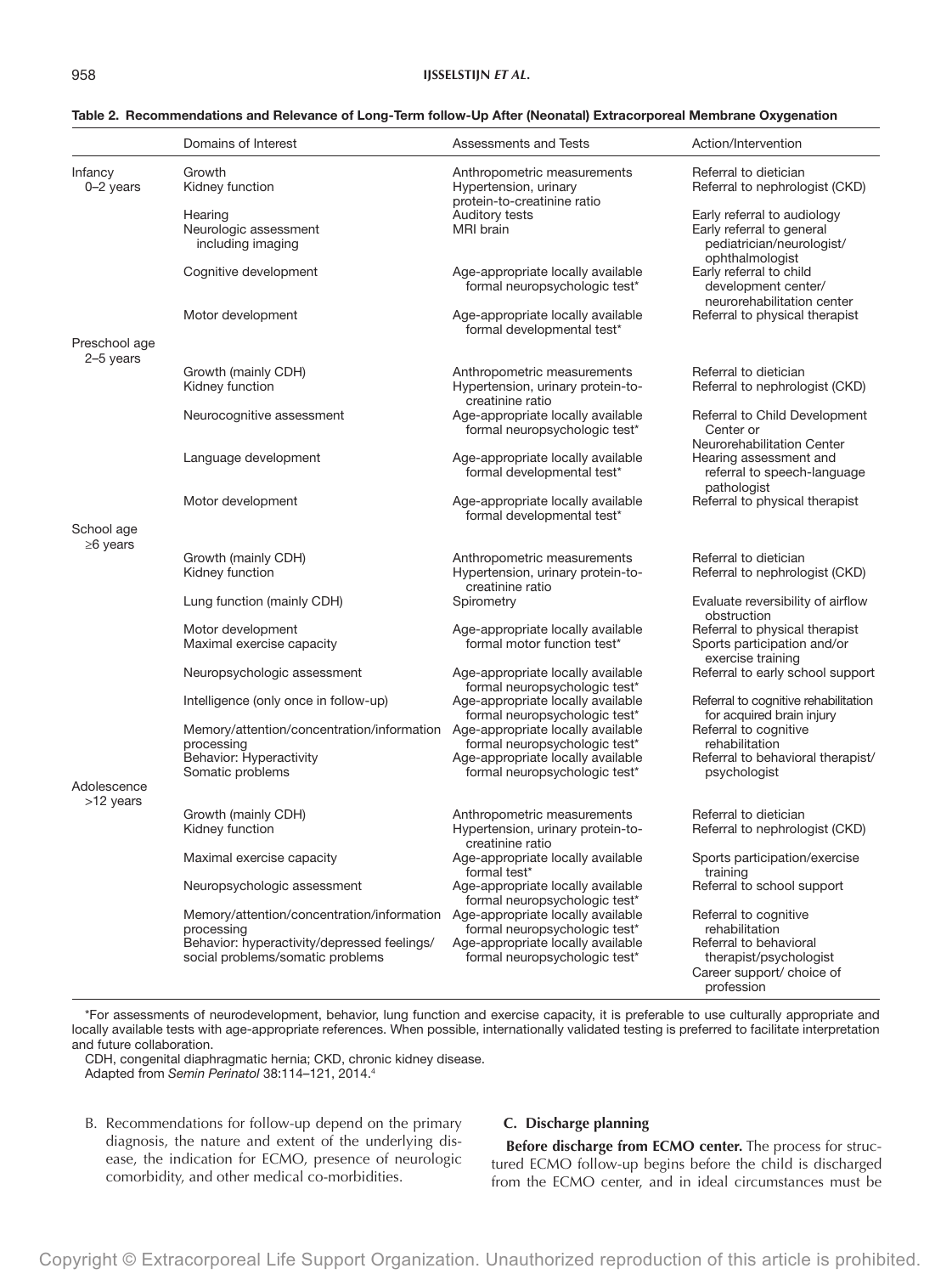initiated by the ECMO team. The importance of follow-up must be emphasized not only to physicians but also to the parents, and a plan must be put in place for rehabilitation, recovery, and education of the ECMO survivor and their families. An ideal time to discuss this with the family is *before discharge* from the hospital. Any child who has had any high-risk factors pre-ECMO or any acute neurologic events or adverse events on ECMO is at high risk for later neurodevelopmental issues; and these children must be highlighted predischarge. If neurodevelopmental deficits are identified before discharge, it is presumed that interventions and rehabilitation therapies have been initiated while inpatient and enabled upon discharge.

**Preparation for discharge should include:**

- Neurologic evaluation predischarge from ECMO center.
- Neuro-imaging—Magnetic resonance imaging (MRI) scan of the brain in those who have had any risk factors for neurologic complications pre-ECMO (*e.g.,* cardiac arrest) including those with any acute neurologic event pre/ on/post ECMO (*e.g.,* clinical or electrographic seizure) (see **Figure 1**). We also recommend that the MRI of the brain should also be considered for every neonate before discharge as neurologic events such as seizures are not always clearly evident in this population.<sup>66-68</sup>
- A plan for routine neonatal/pediatric care to establish ongoing care and sign out to a secondary care provider (may vary as per local practices).
- A plan for neurodevelopmental assessment that may involve physical therapy, occupational therapy, and speech and language therapy.
- A request/appointment for audiology assessment/hearing test if not already assessed.
- Nutritional assessment and dietetic plan.
- A plan for psychologic and social support provision for the family.
- Family education.
- Community education.

**Neurologic evaluation and imaging.** All children following decannulation and prehospital discharge should have a bedside routine neurologic evaluation. Neuroimaging in the form of MRI post-ECMO is recommended and useful for the 1) identification of clinically unrecognized brain injury and 2) for categorizing patients at higher risk of adverse neurologic outcomes who may need closer neurologic follow-up,<sup>44</sup> particularly in children with congenital heart disease.<sup>69-71</sup> In a study of 81 neonates supported on ECMO in the first week of life who underwent routine brain MRI at a median age of 26 days of life, Wien *et al.* showed that 37 (46%) demonstrated imaging evidence of neurologic injury; however, they did not conduct neurodevelopmental tests.<sup>72</sup> Furthermore, in a 2 center study, Bembea *et al*. reported that the presence of new neuroimaging abnormalities—cranial ultrasound scan (USS), computed tomography (CT), and/or MRI brain—during ECMO or within 6 weeks post-ECMO was associated with VABS-II score <85 or death within 12 months after ECMO.<sup>43</sup> Various factors can affect the MRI findings including the age of the child, timing of scan since injury, the type of injury, use of therapeutic cooling, and even the MRI protocols, and sequences used.<sup>72,73</sup> Athough the optimal timing of MRI after decannulation remains unclear, prehospital discharge or post discharge from hospital, the timing of the MRI scans should avoid the period of

"pseudonormalization" which can be anywhere from 2 to 14 days after an ischemic insult.73–75 With advances in MRI imaging, the MRI protocols and sequences need to be standardized to improve the uniformity of data acquisition and to develop generalizability for future studies. There are advantages to MRI scans: high sensitivity and specificity and the lack of radiation exposure; however, logistics of organizing MRI scans is dependent on the individual ECMO center characteristics influenced by ready availability of the scanner, anesthesia cover for the ventilated patient, and the need for transferring children postdecannulation to secondary care providers.

Until the evidence to justify routine mandatory MRI post-ECMO is available, clinicians should have a low threshold in organizing brain MRI in high-risk groups with an episode of cardiac arrest, seizures, carotid cannulation approaches, central cannulation in children supported on ECMO post cardiac surgery, any abnormal neurologic examination or imaging (cranial USS/CT brain) and electroencephalography (EEG) findings. Findings on MR Spectroscopy in the first 2 weeks after birth in babies with neonatal encephalopathy have reported a significant correlation to the 2 year neurodevelopmental outcomes.76,77 Furthermore, late brain MRI imaging in survivors of neonatal ECMO between 8 and 16 years of age has shown hippocampal volume reduction and memory impairment.<sup>39,44</sup>

**Ongoing care and Secondary care provider involvement.** Children may get transferred from ECMO centers to local/referring secondary care hospital before being transferred home. A plan for ongoing care after discharge—medical and neurodevelopmental needs—should be established. Communication with the child's pediatrician or neonatologist should be commenced by the discharging physician at the ECMO center before discharge. The transfer of information and transition of care from the ECMO center to the secondary-level hospital is crucial so that routine pediatric care and specific post-ECMO management is continued.

**Family education.** Educating parents on the importance of follow-up is fundamental to the success of the ECMO followup program. The awareness and understanding of underlying primary condition that necessitated ECMO, ECMO-related sequelae and adherence to follow-up recommendations need to be emphasized from the very outset of the discharge process. It is the responsibility of the ECMO center to inform the parents about potential sequelae and that some of the ECMO survivors may have neurodevelopmental difficulties, and that early recognition and intervention is critical to optimizing long-term outcomes. Furthermore, based on current knowledge of long-term outcomes and the understanding that survivors of ECMO may "grow into their deficits," that is, that some deficits may only become apparent as they grow older, the parents should be advised to seek medical attention in case of: unexplained growth failure, reduced exercise tolerance, or neurodevelopmental problems such as clumsiness, failure of academic performance, behavioral problems, impaired attention, concentration difficulties, or memory problems (**Tables 1 and 2**).

**Community education.** Education of the primary and secondary care provider is essential as professionals in the community may not be familiar with ECMO. Often, they are the first port of call for families, and hence, it is important to provide information on current knowledge on medical and neurodevelopmental follow-up after ECMO. This may be done either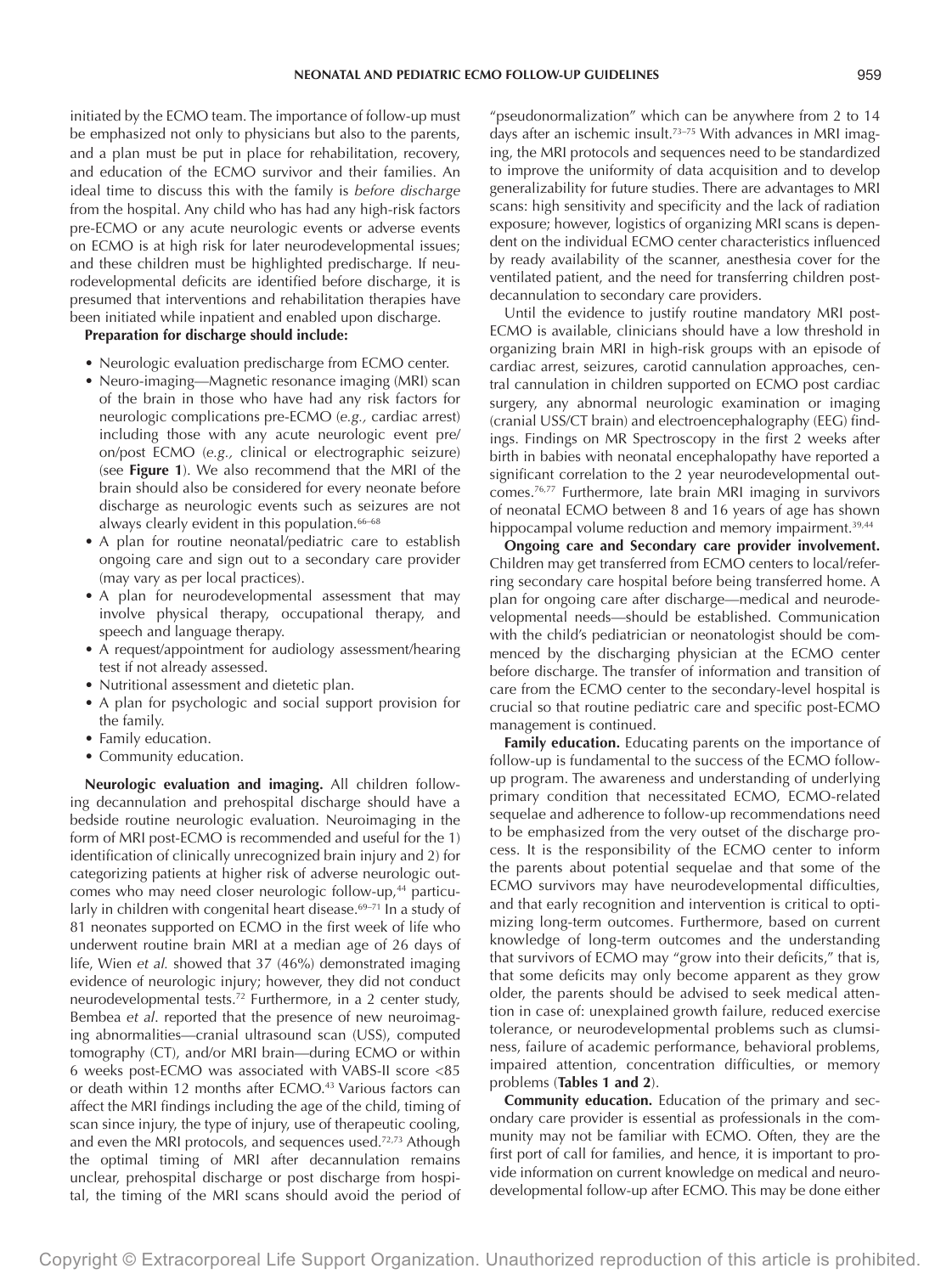as a separate handout or as part of the discharge summary. In a recent study in the United Kingdom, parents highlighted the need for structured follow-up and support in the community and the importance of education and sharing of information about ECMO with general practitioners/family physicians, community professionals and schools.78

## *D. Structure of Follow-up after discharge*

## 1. **Types of services recommended:**

- a. *General pediatric or neonatologist follow-up—All children who have survived significant critical illness with ECMO support* need general pediatric or neonatologist follow-up regardless of whether they have had any complications on ECMO, or whether they have an underlying disease or not, and whether there has been an acute neurologic event on ECMO or not. The follow-up pediatrician, neonatologist or general practitioner should have understanding of what ECMO is, what complications can occur on ECMO, and what neurologic and neuropsychologic problems these children and families may face in the short, medium, and long-term timeframes. Serial regular evaluations by the local pediatrician or neonatologist (with appropriate referrals for neurologic and neurodevelopmental assessments) are recommended for children who have survived ECMO as neurologic comorbidity may not be overt at discharge, and all ECMO survivors should be considered to have *potential* neurologic comorbidity.
- b. *Child development center/community developmental pediatrician*—*Children at high risk for neurologic impairment, or those who have had an acute neurologic event on ECMO, significant hypoxemia, hemodynamic compromise, or cardiac arrest*, should be referred for follow-up by a neurologist and/or a neuro-rehabilitation center, or a community developmental pediatrician service or child development center (nomenclature varies in different countries). Neonates and children who have suffered any neurologic morbidity at any time during the course of the ECMO admission should have had neuroimaging, preferably MRI of the brain (predischarge home) and repeated post-discharge only if deemed necessary by the neurologist with timing as directed by the neurologist. This should be seen as a shared care arrangement between the general pediatrician/neonatologist involved and the child development center pediatrician, if not part of the ECMO center follow-up program.
- c. *Disease-specific (underlying or acquired) follow-up:* The underlying disease and functional impairments (*e.g.,* cardiovascular disease or lung function impairment) related to the underlying disease or primary diagnosis will need additional disease-specific follow-up that should be arranged by the child's pediatrician. Children with CDH are at high risk for obstructive lung disease, pulmonary hypertension, may require follow-up from pulmonology, cardiology, general surgery, and nutrition in addition and a detailed follow-up plan is available from the American Academy of Pediatrics and the CDH Euro-Consortium.79,80
- d. *Pediatric and Cardiac ECMO considerations:* From the current literature, it is unknown whether children who

need ECMO at an older age have similar long-term problems as neonatal ECMO survivors. Somatic problems may occur at any age due to on-going brain development and myelinization continuing through adolescence; thus, it can be assumed that pediatric ECMO survivors will also benefit from long-term follow-up and timely interventions. Long-term mortality may be particularly high in this group, and special needs may exist for this population requiring close follow-up.58,81 If there are chronic comorbidities (for example, sickle cell disease, solid organ transplantation, rheumatological conditions (for example, Wegener's granulomatosis), it may be convenient to integrate the follow-up within the chronic care follow-up.

### 2. **Timing and Location of follow-up. Please see Table 2**.

The timeframe for follow-up should be guided by the patient's clinical condition, the presence of high-risk factors, and access to specialist services either locally or at the ECMO center. *At minimum*:

- a. **The first follow-up** should preferably be within the first 3 months of discharge, either by a local neonatologist/pediatrician having familiarity with ECMO follow-up close to the family's home, or by the ECMO center if there is a dedicated ECMO follow-up program that is geographically easily accessible to the families.
- b. **Second follow-up/contact** should preferably be around 6 months after ECMO at the ECMO center.
- c. **Third follow-up** should preferably be 1 year after ECMO and include a structured assessment targeted at neurodevelopmental assessment, either by a local neonatologist/pediatrician having familiarity with ECMO follow-up close to the family's home, or by the ECMO center if there is a dedicated ECMO follow-up program that is geographically easily accessible to the families.
- d. As neurodevelopment is usually normal within the first years of life, health care providers and parents may consider regular follow-up visits redundant, so each visit must stress the importance of long-term surveillance.
- e. **Further follow-up through school age and right up to adolescence** should be individually tailored to the patient's needs taking into account the specific domains of interest as illustrated in **Table 2**.
- 3. **Neurodevelopmental assessments**
- a. **There is marked international variation in the use of instruments to assess neurodevelopmental outcome. Various measures are available and should be chosen based on the norm of the country of origin and primary language of the patient.**
- b. It is preferable for centers to choose validated, culturally appropriate tests, with age-appropriate references, at standardized intervals to facilitate interpretation and (future) collaboration. The ECMO center should have familiarity with the test used. See Appendix 1, Supplemental Digital Content 1, <http://links.lww.com/ASAIO/A685>, for one example in an English speaking, US population.
- c. At a minimum, the VABS-3 (third edition) can be performed as a telephone questionnaire in English and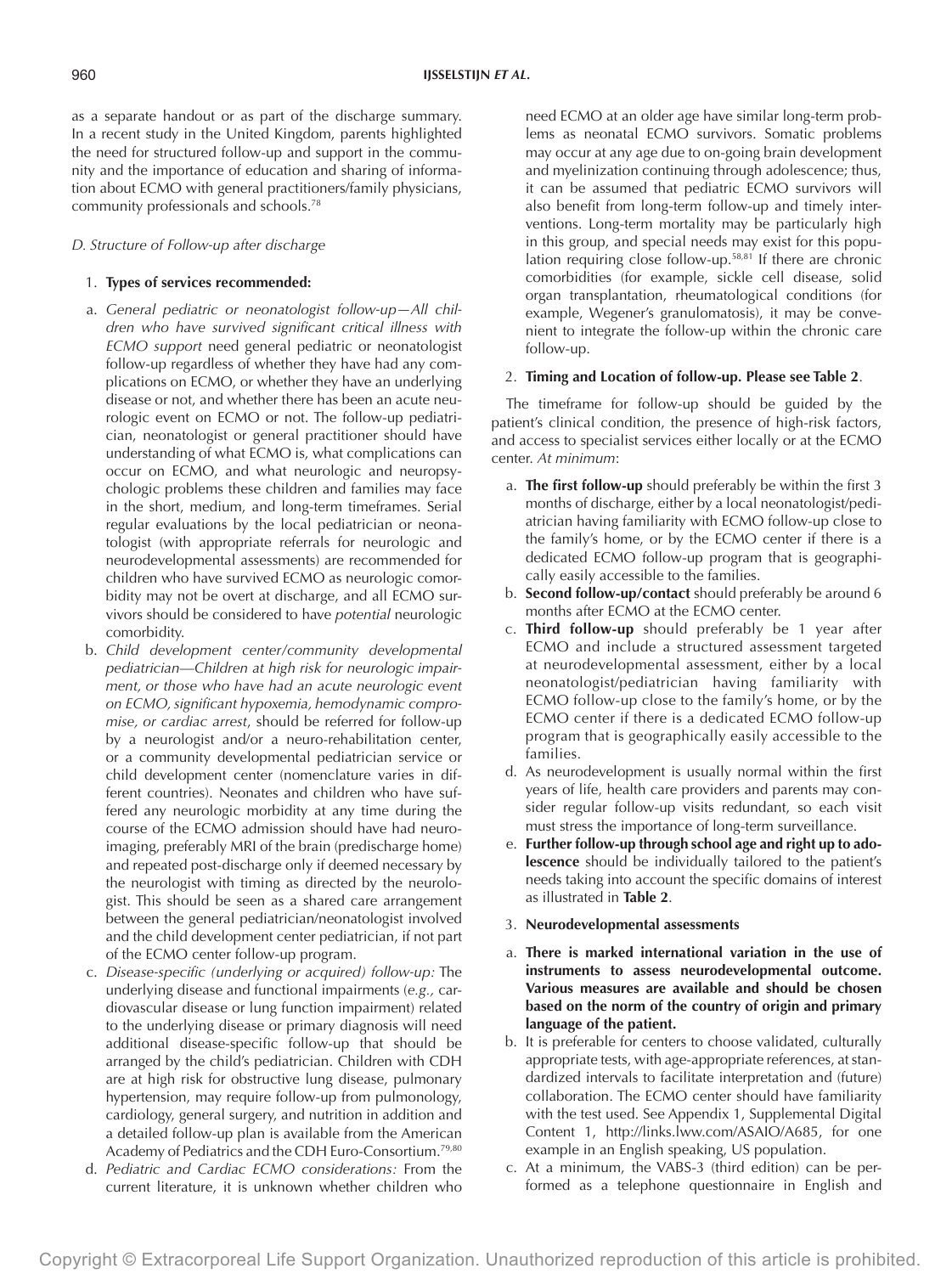Spanish speaking countries at approximately 12 months after ECMO.<sup>82-85</sup> The VABS-3 is a caregiver report measure of functional skills that examines communication, daily living, socialization, and motor skills; and has been used to assess neurodevelopment in ECMO survivors.<sup>43,86</sup> This semistructured interview has been shown to have a high degree of test–retest reliability in examining the domains of communication, daily living skills, socialization, and motor skills.<sup>83</sup> It can be performed in-person or by telephone by trained staff. Reliable telephone administration requires an investment in training and flexibility of staff.85,87 It is important to bear in mind that normative data are not available in non-English speaking countries, and locally available adaptive behavior assessment tools may be needed.

In lieu of a formal follow-up program, ECMO personnel could be trained to administer the VABS-3 by telephone to the parents, and results shared with the general pediatrician. The parent-reported measures could screen for concerns that could be followed up by formal neurodevelopmental testing. In the absence of availability of VABS-3, other parent reported measures such as Ages and Stages Questionnaires – third edition (ASQ-3) may be used as a minimum dataset; however, this test is available only up to 6 years of age.

- d. As the ECMO survivors get older, deficits in executive functioning and memory become more apparent.<sup>39,40</sup> Centers should consider assessments of neurodevelopment at later (school) ages, with testing targeted for assessment of these functions.
- 4. Families of children supported on ECMO undergo considerable stress and may experience signs of post-traumatic stress disorder.88–90 Awareness and education of the community and appropriate consideration of psychologic support to the family is important.

## **III. Conclusions**

Neonates and children, who have survived an extremely critical condition requiring ECMO, need structured neurodevelopmental follow-up. It is well established that these children, even those who do not have comorbidities and appear to have had a favorable outcome, are at risk for developing neurodevelopmental delays and new medical problems. Sequelae of this severe illness may not be immediately evident, but rather gradually develop over many years until even adolescence as the child is expected to progress in health and development.

ECMO programs should include predischarge assessments, family education, and co-ordination of structured and standardized long-term follow-up until adolescence and adulthood. Follow-up programs should focus on routine pediatric care with attention for disease-specific underlying and acquired conditions, structured ECMO/neurodevelopmental care including school performance, and parental education and support. We accept that institutional preferences and the international, national and local resource availability and variations in the configuration of primary, secondary and tertiary healthcare services will ultimately influence the final delivery of follow-up program.

Standardization of follow-up is mandatory to perform multicenter outcome studies. Continued research on neurodevelopmental and medical outcomes is imperative as improvements in ECMO techniques and technologies allow for wider applications of this technology with changes in outcomes. With cumulative experience and more research, there may be a minimum dataset of relevant outcomes including HR-QoL which may need to be integrated in future guidelines.

## **IV. See Figure 1 and Table 2 for overall follow-up.**

#### **Acknowledgment**

We thank Elaine Cooley, MSN RN, Peter Rycus, MPH, and the ELSO Board Members for help in the overall process.

#### **References**

- 1. Herrup EA, Wieczorek B, Kudchadkar SR: Characteristics of postintensive care syndrome in survivors of pediatric critical illness: A systematic review. *World J Crit Care Med* 6: 124–134, 2017.
- 2. Namachivayam P, Taylor A, Montague T, *et al*: Long-stay children in intensive care: long-term functional outcome and quality of life from a 20-yr institutional study. *Pediatr Crit Care Med* 13: 520–528, 2012.
- 3. Extracorporeal Life Support Organization (ELSO): Registry Report International Summary 2021. Ann Arbor, MI, 2021. [https://](https://www.elso.org/Registry/Statistics.aspx) [www.elso.org/Registry/Statistics.aspx](https://www.elso.org/Registry/Statistics.aspx).
- 4. Ijsselstijn H, van Heijst AF: Long-term outcome of children treated with neonatal extracorporeal membrane oxygenation: Increasing problems with increasing age. *Semin Perinatol* 38: 114–121, 2014.
- 5. Benjamin JR, Gustafson KE, Smith PB, *et al*: Perinatal factors associated with poor neurocognitive outcome in early school age congenital diaphragmatic hernia survivors. *J Pediatr Surg* 48: 730–737, 2013.
- 6. Danzer E, Gerdes M, D'Agostino JA, *et al*: Preschool neurological assessment in congenital diaphragmatic hernia survivors: Outcome and perinatal factors associated with neurodevelopmental impairment. *Early Hum Dev* 89: 393–400, 2013.
- 7. Sadhwani A, Cheng H, Stopp C, *et al*: Early neurodevelopmental outcomes in children supported with ECMO for cardiac indications. *Pediatr Cardiol* 40: 1072–1083, 2019.
- 8. Ryerson LM, Guerra GG, Joffe AR, *et al*; Western Canadian Complex Pediatric Therapies Program Follow-Up Group: Survival and neurocognitive outcomes after cardiac extracorporeal life support in children less than 5 years of age: A ten-year cohort. *Circ Heart Fail* 8: 312–321, 2015.
- 9. Garcia Guerra G, Robertson CM, Alton GY, *et al*; Western Canadian Complex Pediatric Therapies Follow-Up Group: Health-related quality of life in pediatric cardiac extracorporeal life support survivors. *Pediatr Crit Care Med* 15: 720–727, 2014.
- 10. Lequier L, Joffe AR, Robertson CM, *et al*; Western Canadian Complex Pediatric Therapies Program Follow-up Group: Twoyear survival, mental, and motor outcomes after cardiac extracorporeal life support at less than five years of age. *J Thorac Cardiovasc Surg* 136: 976–983.e3, 2008.
- 11. Kuraim GA, Garros D, Ryerson L, *et al*; Western Canadian Complex Pediatric Therapies Follow-up Program: Predictors and outcomes of early post-operative veno-arterial extracorporeal membrane oxygenation following infant cardiac surgery. *J Intensive Care* 6: 56, 2018.
- 12. Engle WA, West KW, Hocutt GA, *et al*: Adult outcomes after newborn respiratory failure treated with extracorporeal membrane oxygenation. *Pediatr Crit Care Med* 18: 73–79, 2017.
- 13. Chandler HK, Teppa B, Johnson KA, McCracken C, Fortenberry JD, Paden ML: Determining comorbidities and quality of life among pediatric survivors of extracorporeal life support. *J Crit Care* 30: 1085–1089, 2015.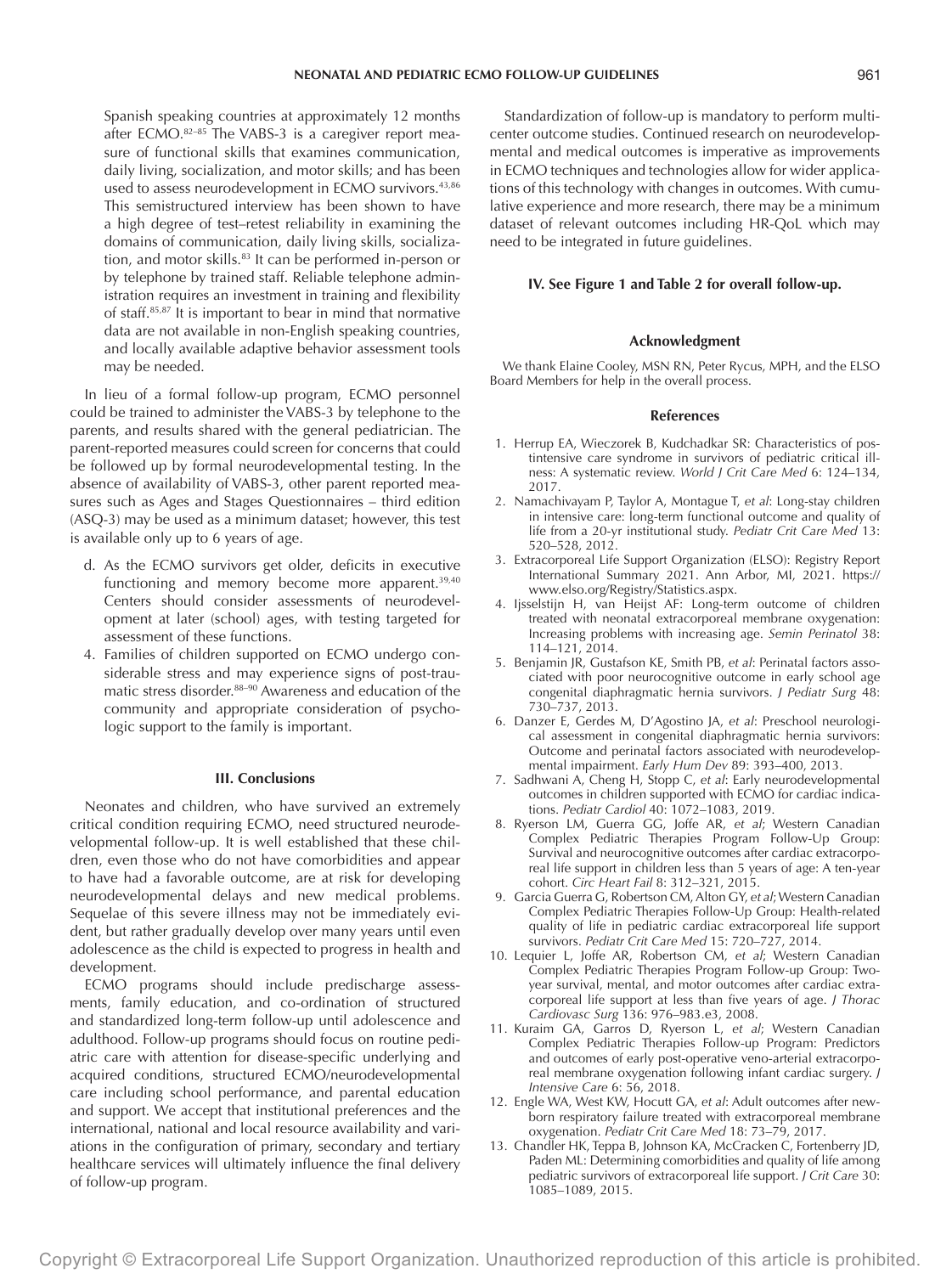- 14. Boyle K, Felling R, Yiu A, *et al*: Neurologic outcomes after extracorporeal membrane oxygenation: A systematic review. *Pediatr Crit Care Med* 19: 760–766, 2018.
- 15. Fink EL, Maddux AB, Pinto N, *et al*; Pediatric Outcomes STudies after PICU (POST-PICU) Investigators of the Pediatric Acute Lung Injury and Sepsis Investigators (PALISI) Network and the Eunice Kennedy Shriver National Institute of Child Health and Human Development Collaborative Pediatric Critical Care Research Network (CPCCRN): A core outcome set for pediatric critical care. *Crit Care Med* 48: 1819–1828, 2020.
- 16. Edwards AD, Brocklehurst P, Gunn AJ, *et al*: Neurological outcomes at 18 months of age after moderate hypothermia for perinatal hypoxic ischaemic encephalopathy: Synthesis and meta-analysis of trial data. *BMJ* 340: c363, 2010.
- 17. Field D, Juszczak E, Linsell L, *et al*; NEST Study Collaborative Group: Neonatal ECMO study of temperature (NEST): A randomized controlled trial. *Pediatrics* 132: e1247–e1256, 2013.
- 18. Madderom MJ, Reuser JJ, Utens EM, *et al*: Neurodevelopmental, educational and behavioral outcome at 8 years after neonatal ECMO: A nationwide multicenter study. *Intensive Care Med* 39: 1584–1593, 2013.
- 19. Madderom MJ, Gischler SJ, Duivenvoorden H, Tibboel D, Ijsselstijn H: Neonatal extracorporeal membrane oxygenation: Impaired health at 5 years of age. *Pediatr Crit Care Med* 14: 183–193, 2013.
- 20. Schiller RM, IJsselstijn H, Madderom MJ, *et al*: Training-induced white matter microstructure changes in survivors of neonatal critical illness: A randomized controlled trial. *Dev Cogn Neurosci* 38: 100678, 2019.
- 21. Madderom MJ, Schiller RM, Gischler SJ, *et al*: Growing up after critical illness: verbal, visual-spatial, and working memory problems in neonatal extracorporeal membrane oxygenation survivors. *Crit Care Med* 44: 1182–1190, 2016.
- 22. IJsselstijn H, Madderom M, Hoskote A: Chapter 17 Outcomes, complications and follow up of neonates with respiratory failure. In Brogan T, Lequier L, Lorusso R, MacLaren G, Peek G (eds), *Extracorporeal Life Support: The ELSO Red Book*. 5th ed. Ann Arbor, MI, ELSO, 2017, pp. 217–230.
- 23. Beardsmore CS, Westaway J, Killer H, Firmin RK, Pandya H: How does the changing profile of infants who are referred for extracorporeal membrane oxygenation affect their overall respiratory outcome? *Pediatrics* 120: e762–e768, 2007.
- 24. Hofhuis W, Hanekamp MN, Ijsselstijn H, *et al*: Prospective longitudinal evaluation of lung function during the first year of life after extracorporeal membrane oxygenation. *Pediatr Crit Care Med* 12: 159–164, 2011.
- 25. Spoel M, Laas R, Gischler SJ, *et al*: Diagnosis-related deterioration of lung function after extracorporeal membrane oxygenation. *Eur Respir J* 40: 1531–1537, 2012.
- 26. van der Cammen-van Zijp MH, Gischler SJ, Hop WC, de Jongste JC, Tibboel D, Ijsselstijn H: Deterioration of exercise capacity after neonatal extracorporeal membrane oxygenation. *Eur Respir J* 38: 1098–1104, 2011.
- 27. Majaesic CM, Jones R, Dinu IA, Montgomery MD, Sauve RS, Robertson CM: Clinical correlations and pulmonary function at 8 years of age after severe neonatal respiratory failure. *Pediatr Pulmonol* 42: 829–837, 2007.
- 28. Leeuwen L, Mous DS, van Rosmalen J, *et al*: Congenital diaphragmatic hernia and growth to 12 years. *Pediatrics* 140: e20163659, 2017.
- 29. Fligor BJ, Neault MW, Mullen CH, Feldman HA, Jones DT: Factors associated with sensorineural hearing loss among survivors of extracorporeal membrane oxygenation therapy. *Pediatrics* 115: 1519–1528, 2005.
- 30. Kountakis SE, Skoulas I, Phillips D, Chang CY: Risk factors for hearing loss in neonates: A prospective study. *Am J Otolaryngol* 23: 133–137, 2002.
- 31. Hille ET, van Straaten HI, Verkerk PH; Dutch NICU Neonatal Hearing Screening Working Group: Prevalence and independent risk factors for hearing loss in NICU infants. *Acta Paediatr* 96: 1155–1158, 2007.
- 32. Coenraad S, Goedegebure A, van Goudoever JB, Hoeve LJ: Risk factors for sensorineural hearing loss in NICU infants compared to normal hearing NICU controls. *Int J Pediatr Otorhinolaryngol* 74: 999–1002, 2010.
- 33. Murray M, Nield T, Larson-Tuttle C, Seri I, Friedlich P: Sensorineural hearing loss at 9-13 years of age in children with a history of neonatal extracorporeal membrane oxygenation. *Arch Dis Child Fetal Neonatal Ed* 96: F128–F132, 2011.
- 34. van der Cammen-van Zijp MH, Janssen AJ, Raets MM, *et al*; Dutch ECMO Follow-up Team: Motor performance after neonatal extracorporeal membrane oxygenation: a longitudinal evaluation. *Pediatrics* 134: e427–e435, 2014.
- 35. Toussaint LC, van der Cammen-van Zijp MH, Janssen AJ, Tibboel D, van Heijst AF, IJsselstijn H: Perceived motor competence differs from actual performance in 8-year-old Neonatal ECMO Survivors. *Pediatrics* 137: e20152724, 2016.
- 36. Nield TA, Langenbacher D, Poulsen MK, Platzker AC: Neurodevelopmental outcome at 3.5 years of age in children treated with extracorporeal life support: relationship to primary diagnosis. *J Pediatr* 136: 338–344, 2000.
- 37. Schiller RM, Madderom MJ, Reuser JJ, *et al*: Neuropsychological follow-up after neonatal ECMO. *Pediatrics* 138: e20161313, 2016.
- 38. Schiller RM, H IJ, Madderom MJ, *et al*. Neurobiologic correlates of attention and memory deficits following critical illness in early life. *Crit Care Med* 2017;45:1742–1750.
- 39. Schiller RM, van den Bosch GE, Muetzel RL, *et al*: Neonatal critical illness and development: White matter and hippocampus alterations in school-age neonatal extracorporeal membrane oxygenation survivors. *Dev Med Child Neurol* 59: 304–310, 2017.
- 40. Leeuwen L, Schiller RM, Rietman AB, *et al*: Risk factors of impaired neuropsychologic outcome in school-aged survivors of neonatal critical illness. *Crit Care Med* 46: 401–410, 2018.
- 41. Kakat S, O'Callaghan M, Smith L, *et al*: The 1-year follow-up clinic for neonates and children after respiratory extracorporeal membrane oxygenation support: A 10-year single institution experience. *Pediatr Crit Care Med* 18: 1047–1054, 2017.
- 42. Schiller R, IJsselstijn H, Hoskote A, *et al*: Memory deficits following neonatal critical illness: A common neurodevelopmental pathway. *Lancet Child Adolesc Health* 2: 281–289, 2018.
- 43. Bembea MM, Felling RJ, Caprarola SD, *et al*: Neurologic outcomes in a two-center cohort of neonatal and pediatric patients supported on extracorporeal membrane oxygenation. *ASAIO J* 66: 79–88, 2020.
- 44. Cooper JM, Gadian DG, Jentschke S, *et al*: Neonatal hypoxia, hippocampal atrophy, and memory impairment: Evidence of a causal sequence. *Cereb Cortex* 25: 1469–1476, 2015.
- 45. McNally H, Bennett CC, Elbourne D, Field DJ; UK Collaborative ECMO Trial Group. United Kingdom collaborative randomized trial of neonatal extracorporeal membrane oxygenation: Follow-up to age 7 years. *Pediatrics* 117: e845–e854, 2006.
- 46. Bennett CC, Johnson A, Field DJ, Elbourne D; UK Collaborative ECMO Trial Group. UK collaborative randomised trial of neonatal extracorporeal membrane oxygenation: Follow-up to age 4 years. *Lancet* 357: 1094–1096, 2001.
- 47. Beardsmore C, Dundas I, Poole K, Enock K, Stocks J: Respiratory function in survivors of the United Kingdom extracorporeal membrane oxygenation trial. *Am J Respir Crit Care Med* 161(4 Pt 1): 1129–1135, 2000.
- 48. The collaborative UK ECMO (Extracorporeal Membrane Oxygenation) trial: Follow-up to 1 year of age. *Pediatrics* 101: E1, 1998.
- 49. UK Collaborative ECMO Trail Group. UK collaborative randomised trial of neonatal extracorporeal membrane oxygenation. *Lancet* 348: 75–82, 1996.
- 50. van der Cammen-van Zijp MH, Spoel M, Laas R, *et al*: Exercise capacity, daily activity, and severity of fatigue in term born young adults after neonatal respiratory failure. *Scand J Med Sci Sports* 24: 144–151, 2014.
- 51. Spoel M, van den Hout L, Gischler SJ, *et al*: Prospective longitudinal evaluation of lung function during the first year of life after repair of congenital diaphragmatic hernia. *Pediatr Crit Care Med* 13: e133–e139, 2012.
- 52. Zwiers AJ, IJsselstijn H, van Rosmalen J, *et al*: CKD and hypertension during long-term follow-up in children and adolescents previously treated with extracorporeal membrane oxygenation. *Clin J Am Soc Nephrol* 9: 2070–2078, 2014.